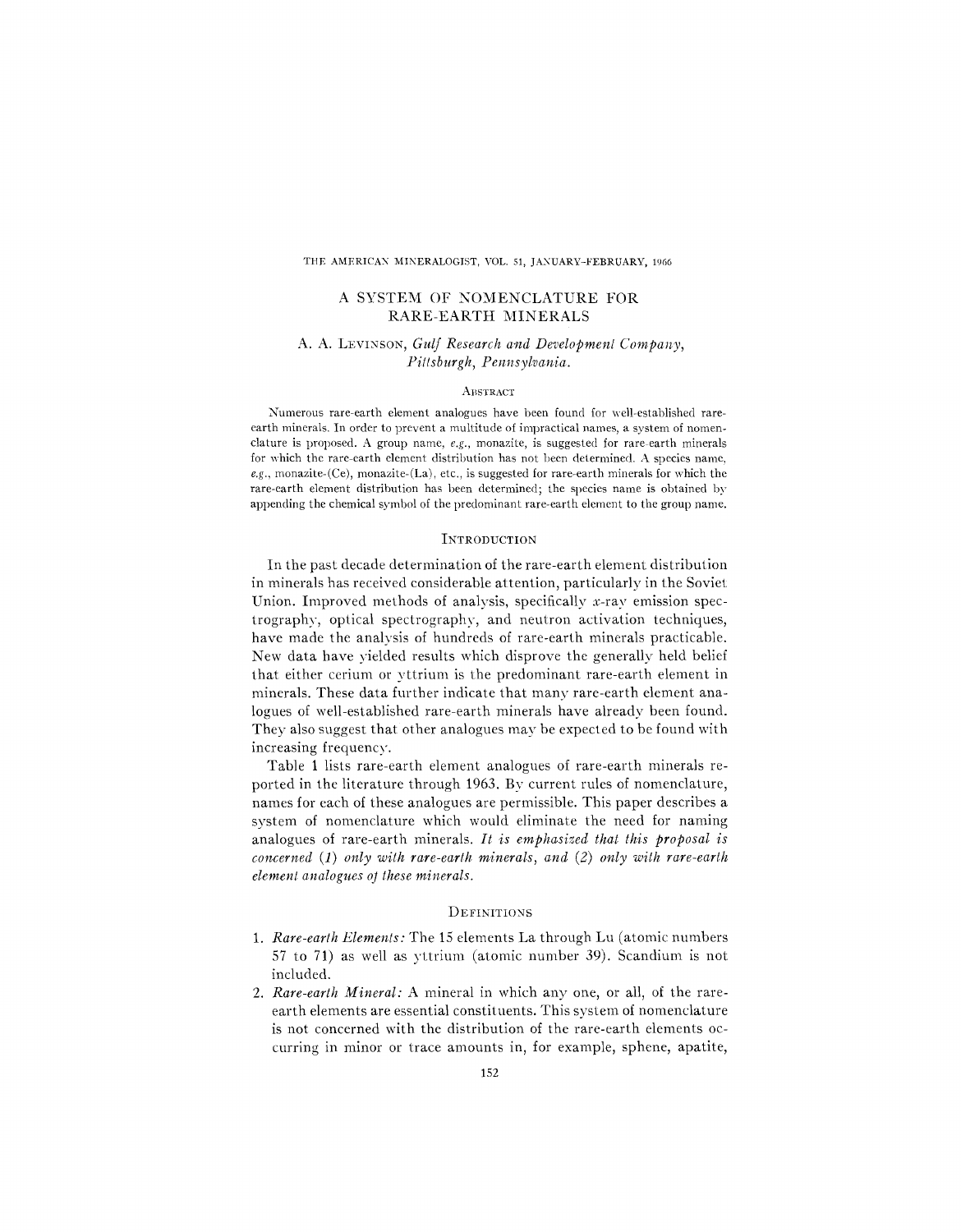# *RKilI IN fcRA L NOill nNCLA TV Rfc* 153

TABLE 1. RARE-EARTH MINERAL ANALOGUES FROM LITERATURE

| Group | Pre-<br>dominant<br>Rare-Earth         | Species Name;<br>Nomenclature<br>This paper | Selected References                                                                                                                                                                      | Remarks                                                                   |
|-------|----------------------------------------|---------------------------------------------|------------------------------------------------------------------------------------------------------------------------------------------------------------------------------------------|---------------------------------------------------------------------------|
|       |                                        |                                             | Aeschynite—approximately 15 reported specimens in what has been called aeschynite-priorite series have been<br>analyzed for rare-earth elements (often erroneously spelled "eschynite"). |                                                                           |
|       | Ce<br>Nd                               | aeschynite-(Ce)<br>aeschynite-(Nd)          | Semenov and Barinskii (1958)                                                                                                                                                             | usual species <sub>5</sub><br>alkali syenite pegma-<br>tite               |
|       | V                                      | aeschynite-(Y)                              |                                                                                                                                                                                          | previously called<br>priorite                                             |
|       |                                        |                                             | Allanite—approximately 150 reported specimens have been analyzed for rare-earth elements.                                                                                                |                                                                           |
|       | Ce                                     | allanite-(Ce)                               |                                                                                                                                                                                          | usual species                                                             |
|       | La                                     | allanite-(La)                               | Zhirov et al. (1961)<br>Hugo (1961)                                                                                                                                                      | granite pegmatite<br>(two) from granulite-<br>gneiss, South Africa        |
|       | Υ                                      | allanite $(Y)$                              | Semenov and Barinskii (1958)<br>Neumann and Nilssen (1962)                                                                                                                               | pegmatites<br>pegmatite, Sweden<br>(lombaardite)                          |
|       |                                        |                                             | Bastnaesite—approximately 15 reported specimens have been analyzed for rare-earth elements.                                                                                              |                                                                           |
|       | Ce                                     | bastnaesite-(Ce)                            |                                                                                                                                                                                          | usual species                                                             |
|       | La                                     | bastnaesite-(La)                            | Vainshtein et al. (1961)                                                                                                                                                                 | carbonatite                                                               |
|       | been analyzed for rare-earth elements. |                                             | Britholite—approximately 14 reported specimens in what has been called britholite-abukumalite series have                                                                                |                                                                           |
|       | Ce                                     | britholite-(Ce)                             |                                                                                                                                                                                          | usual species                                                             |
|       | Y                                      | britholite- $(Y)$                           | Pletneva et al. (1962)                                                                                                                                                                   | previously called<br>abukumalite                                          |
|       |                                        |                                             | Davidite—approximately 30 reported specimens have been analyzed for rare-earth elements.                                                                                                 |                                                                           |
|       | La                                     | davidite-(La)                               |                                                                                                                                                                                          | usual species (see<br>Butler and Hall,<br>1960)                           |
|       | Ce                                     | davidite-(Ce)                               | Butler and Hall (1960)                                                                                                                                                                   | granite pegmatite                                                         |
|       | Y                                      | $davidite-(Y)$                              | Neumann and Sverdrup (1960)<br>Zhabin et al. (1963)                                                                                                                                      | granite pegmatite<br>a. ufertite from type<br>locality<br>b. contact zone |
|       |                                        |                                             | Gadolinite—approximately 40 reported specimens have been analyzed for rare-earth elements.                                                                                               |                                                                           |
|       | Y                                      | gadolinite-(Y)                              |                                                                                                                                                                                          | usual species                                                             |
|       | Ce                                     | gadolinite-(Ce)                             | Vainshtein et al. (1960)                                                                                                                                                                 | 3 examples from<br>alaskites                                              |
|       |                                        |                                             | Monazite—approximately 200 reported specimens have been analyzed for rare-earth elements.                                                                                                |                                                                           |
|       | Ce<br>La                               | monazite-(Ce)<br>monazite-(La)              | Borovskii and Gerasimovskii (1945)                                                                                                                                                       | usual species<br>granite                                                  |
|       |                                        |                                             |                                                                                                                                                                                          |                                                                           |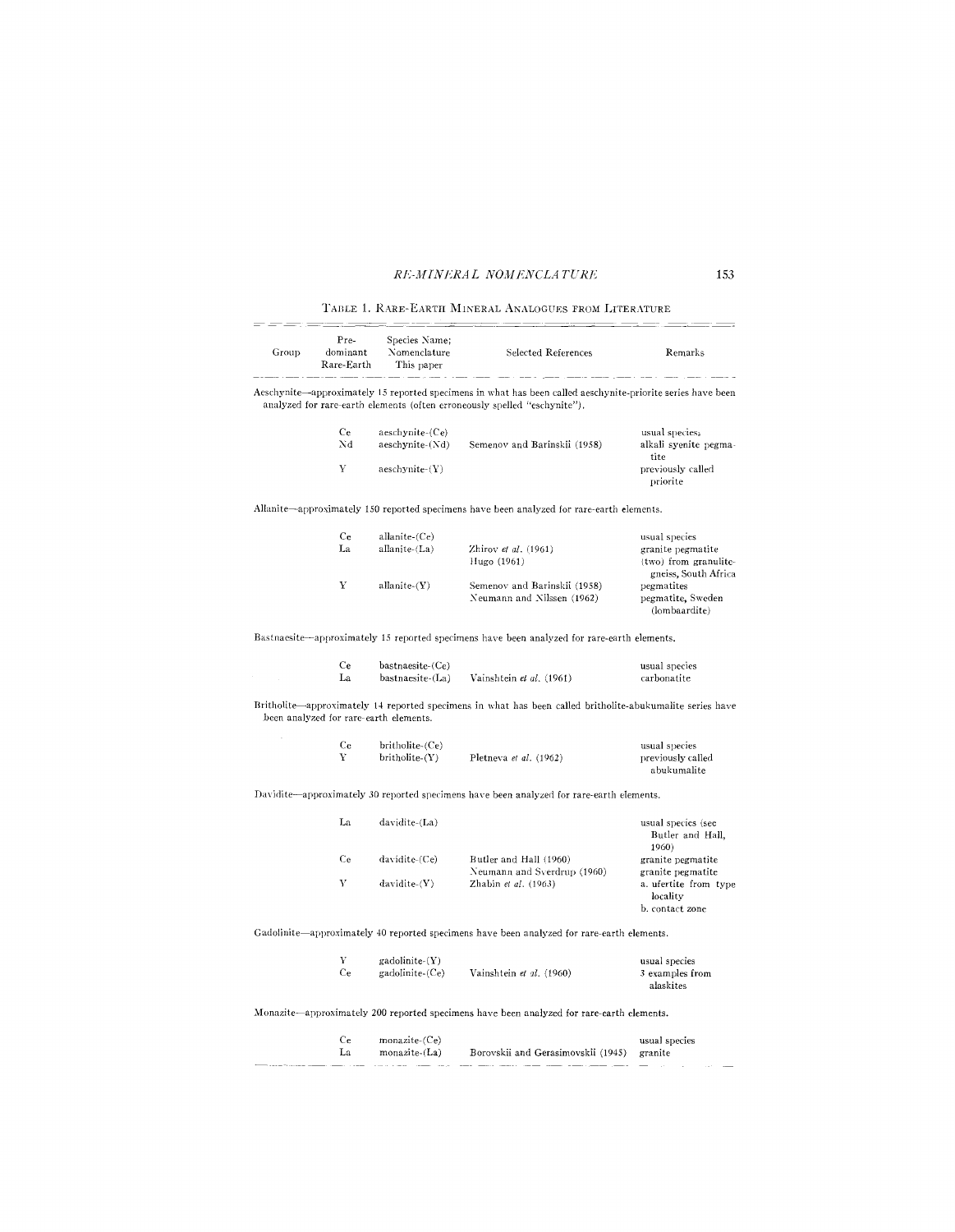## 154 *A. A. L/WINSON*

| TABLE $1$ – (continued) |                                |                                             |                                                                                                              |                                                                             |  |  |
|-------------------------|--------------------------------|---------------------------------------------|--------------------------------------------------------------------------------------------------------------|-----------------------------------------------------------------------------|--|--|
| Group                   | Pre-<br>dominant<br>Rare-Earth | Species Name;<br>Nomenclature<br>This paper | <b>Selected References</b>                                                                                   | Remarks                                                                     |  |  |
|                         |                                |                                             | Nordite-approximately 5 reported specimens have been analyzed for rare-earth elements.                       |                                                                             |  |  |
|                         | Ce                             | $nordite$ - $(Ce)$                          | Balashov and Turanskaya (1960)<br>Semenov and Barinskii (1958)                                               | pegmatite<br>sodalite syenite peg-<br>matite                                |  |  |
|                         | La                             | nordite-(La)                                | Borovskii and Gerasimovskii (1945)<br>Gerasimovskii and Turanskaya (1957) Lovozero massif                    | nepheline syenite                                                           |  |  |
|                         |                                |                                             | Rhabdophane—approximately 8 reported specimens have been analyzed for rare-carth elements.                   |                                                                             |  |  |
|                         | Ce                             | $r$ habdophane- $(Ce)$                      |                                                                                                              | usual species                                                               |  |  |
|                         | Nd                             |                                             | rhabdophane-(Nd) Hildebrand, et al. (1957)                                                                   | supergene                                                                   |  |  |
| "synchisite").          |                                |                                             | Synchysite—apparently only one analysis has been reported for rare-earth elements (often erroneously spelled |                                                                             |  |  |
|                         | Ce                             |                                             |                                                                                                              | no detailed rare-earth<br>analysis found for<br>this most common<br>species |  |  |
|                         | $\mathbf Y$                    | $synchysite-(Y)$                            | Levinson and Borup (1962)                                                                                    | named "doverite"-<br>granite pegmatite                                      |  |  |
|                         |                                |                                             | Törnebohmite—approximately 2 reported specimens have been analyzed for rare-earth elements.                  |                                                                             |  |  |
|                         | Ce                             |                                             | törnebohmite-(Ce) Murata et al. (1957)                                                                       | replaced cerite in<br>pegmatite                                             |  |  |
|                         | La                             | törnebohmite-(La) Svyazhin (1962)           |                                                                                                              | granite pegmatite                                                           |  |  |
|                         |                                |                                             | Tritomite—approximately 4 reported specimens have been analyzed for rare-earth elements.                     |                                                                             |  |  |
|                         | Ce                             | tritomite- $(Ce)$                           | Jaffe and Molinski (1962)                                                                                    | nepheline syenite<br>pegmatite                                              |  |  |
|                         | Y                              | tritomite-(Y)                               | Jaffe and Molinski (1962)                                                                                    | named "spencite" ---<br>pegmatite                                           |  |  |

zircon, garnet or clay minerals. Whether or not this system applies to a certain mineral may eventually depend on crystal structure analysis.

- 3. *Predominant:* The rare-earth dement which is most abundant is referred to as predominant. The predominant dement is determined on an atomic per cent basis.
- *4. Analogue:* The analogue is the mineral which results when a rare-earth element, other than the previously described or the normally expected, predominates. The crystal structure of the analogue and prototype must be the same. Examples: Nd analogue of aeschynite, and Y analogue of synchysite. Both Nd and Y predominate, respectively, over all other rare-earth elements in minerals with the structure of aeschynite and synchysite. Cerium usually is predominant in these minerals.
- 5. *Group Name:* A group name is the designation given a rare-earth

-----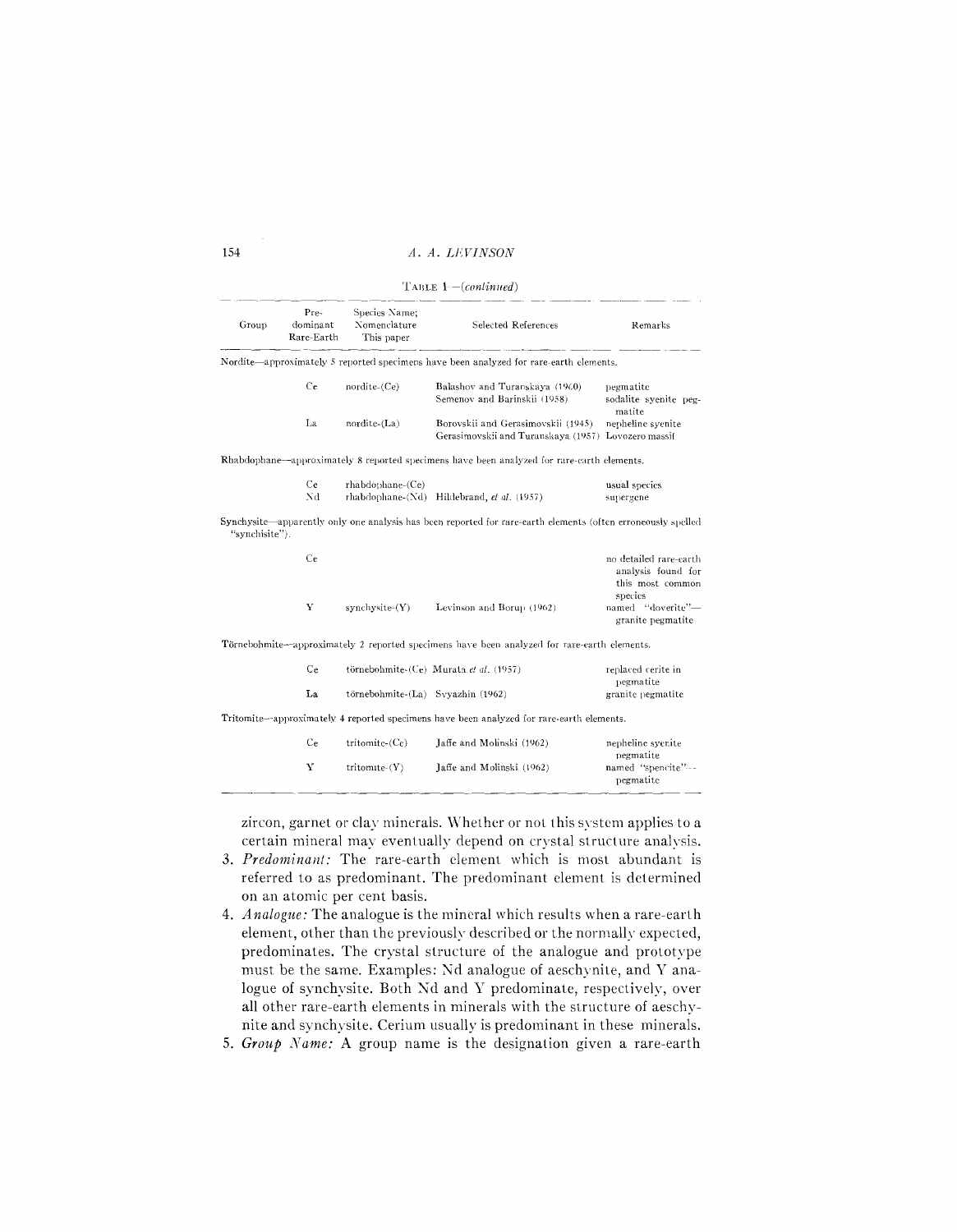mineral which has been identified by optical methods, x-ray diffraction, or by other methods, but is without detailed chemical analysis of the rare-earth elements. The name monazite, for example, would imply a mineral of that group, but that the proportion of rare-earth elements in the specimen has not been determined.

*6. Species Name:* Whenever the rare-earth element distribution has been determined for a rare-earth mineral, the chemical symbol for the predominant rare-earth element is appended (by means of a hyphen), in parentheses, to the group name; this results in a species name. Examples: monazite- $(Ce)$ ; monazite- $(La)$ ; gadolinite- $(Ce)$ .

#### SYSTEM OF NOMENCLATURE

- 1. If the rare-earth element distribution of a rare-earth mineral is known, the species name, *e.g.,* monazite-(Ce), should be used. If the rare-earth element distribution is not known, the group name, *e.g.,* monazite, should be used.
- 2. If a rare-earth mineral contains considerable quantities of a rare-earth element which is unusual, or for any reason merits notice, two or more chemical symbols may be placed in the parentheses. **In** these cases, the "considerable" quantity is not high enough to warrant the species designation, *i.e.,* the respective element is not predominant. For example, a monazite-(Ce) with a considerable amount of samarium would be written as monazite-(Ce, Sm). The first symbol, Ce in this this case, represents the species, whereas Sm is an element which occurs in important amounts.

## MISCELLANEOUS TOPICS

# *1. Pronunciation*

For the English language, and for many other languages, little difficulty is visualized if the species designation is pronounced as the chemical symbol. For example:

allanite- $(Y)$  pronounced allanite Y (not allanite yttrium) gadolinite-(Ce) pronounced gadolinite Ce (not gadolinite cerium)

**In** some languages, other methods of pronunciation may be more desirable. **In** French, for example, monazite-(Ce) might best be pronounced as "monazite à cérium."

### *2. Indexing*

a. Indexing can be done alphabetically, *e.g.,* allanite-(Ce) before allanite-(La). However, in mineralogical and geochemical reference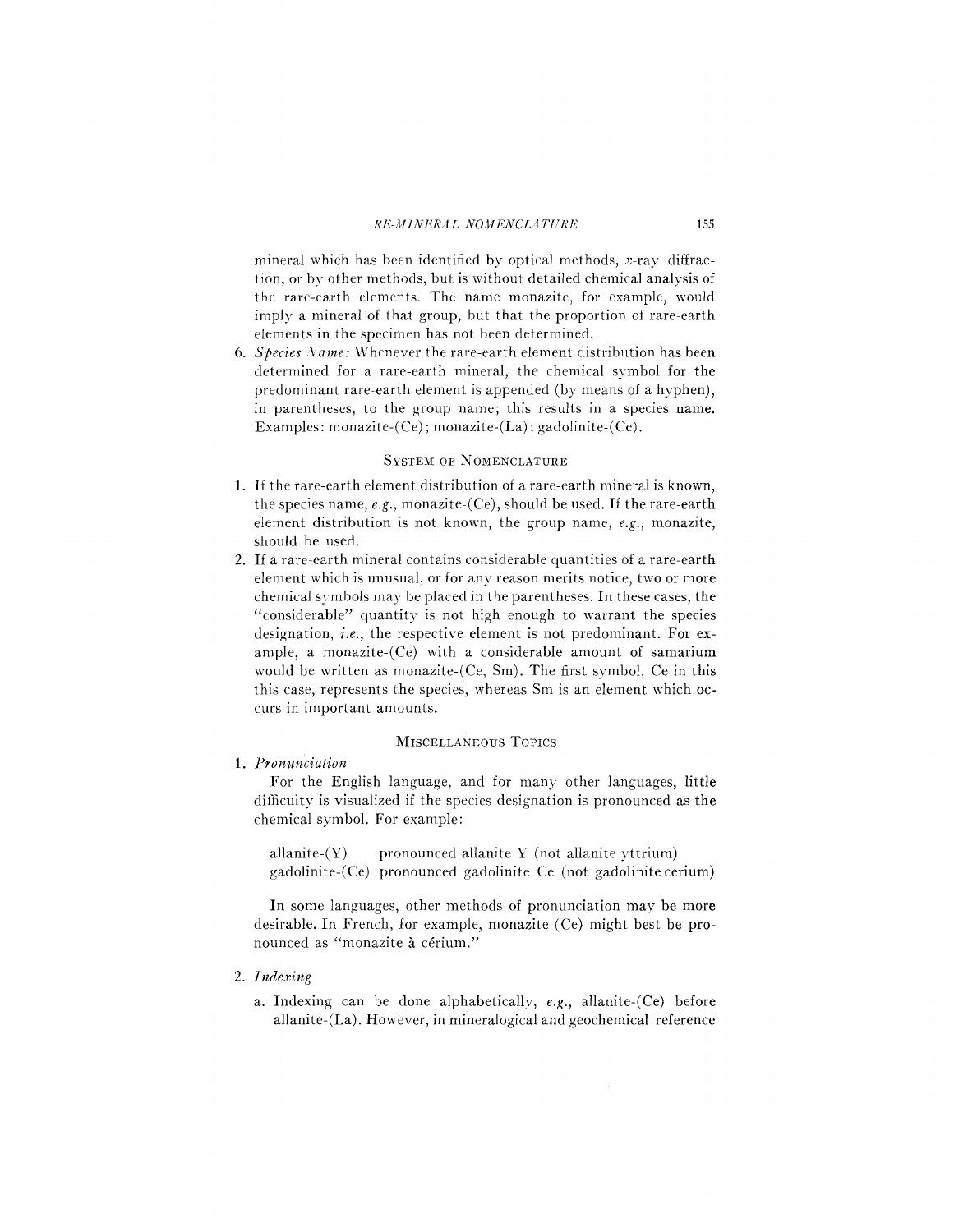### 156 *A. A. L/.;VINSON*

books, it may be found desirable to index the lower atomic numbered species first.

- b. All species names should be indexed following the group name and should not be separated by the introduction of other minerals, headings, categories, etc. For example, an index may read:
	- allanite
	- allanite-(Ce)
	- allanite-(La)
	- allanite-(Y)

*3. Descreditation of Species Names*

If an original description of, for example, synchysite- $(Y)$  is found to be in error, any investigator correctly identifying this species of synchysite in the future would use the same species name.

## RETROACTIVE

Fortunately, few names have been proposed for the numerous rareearth mineral analogues recently discovered. Some exceptions are:

- 1. doverite, for the yttrium analogue of synchysite; Levinson and Borup (1962)
- 2. spencite, for the yttrium analogue of tritomite; Jaffe and Molinski (1962)

Only two well established Ce-Y rare-earth mineral series are known for which names have been assigned to the end-members:

3. aeschynite-priorite series

4. britholite-abukumalite series

The terms doverite, spencite, priorite and abukumalite should be dropped (as well as any other names applied solely to rare-earth element analogues). Respectively, these minerals would be known as synchysite- $(Y)$ , tritomite- $(Y)$ , aeschynite- $(Y)$ , and britholite- $(Y)$ . In this way it will be possible to make the system applicable to all rare-earth minerals.

### **DISCUSSION**

Even though only a small percentage of the many rare-earth minerals analyzed show unusual distribution of the rare-earth elements, we can expect analogues of established rare-earth minerals to be described with increasing frequency, particularly among alteration products and supergene minerals. In the case of many rare-earth mineral structures (for example, gadolinite, synchysite, and allanite), for which Ce and Y analogues have already been established, it is theoretically possible, although highly unlikely, for rare-earth analogues of all the rare-earth elements (exclusive of Pni) to be found eventually. Surely mineralogists will not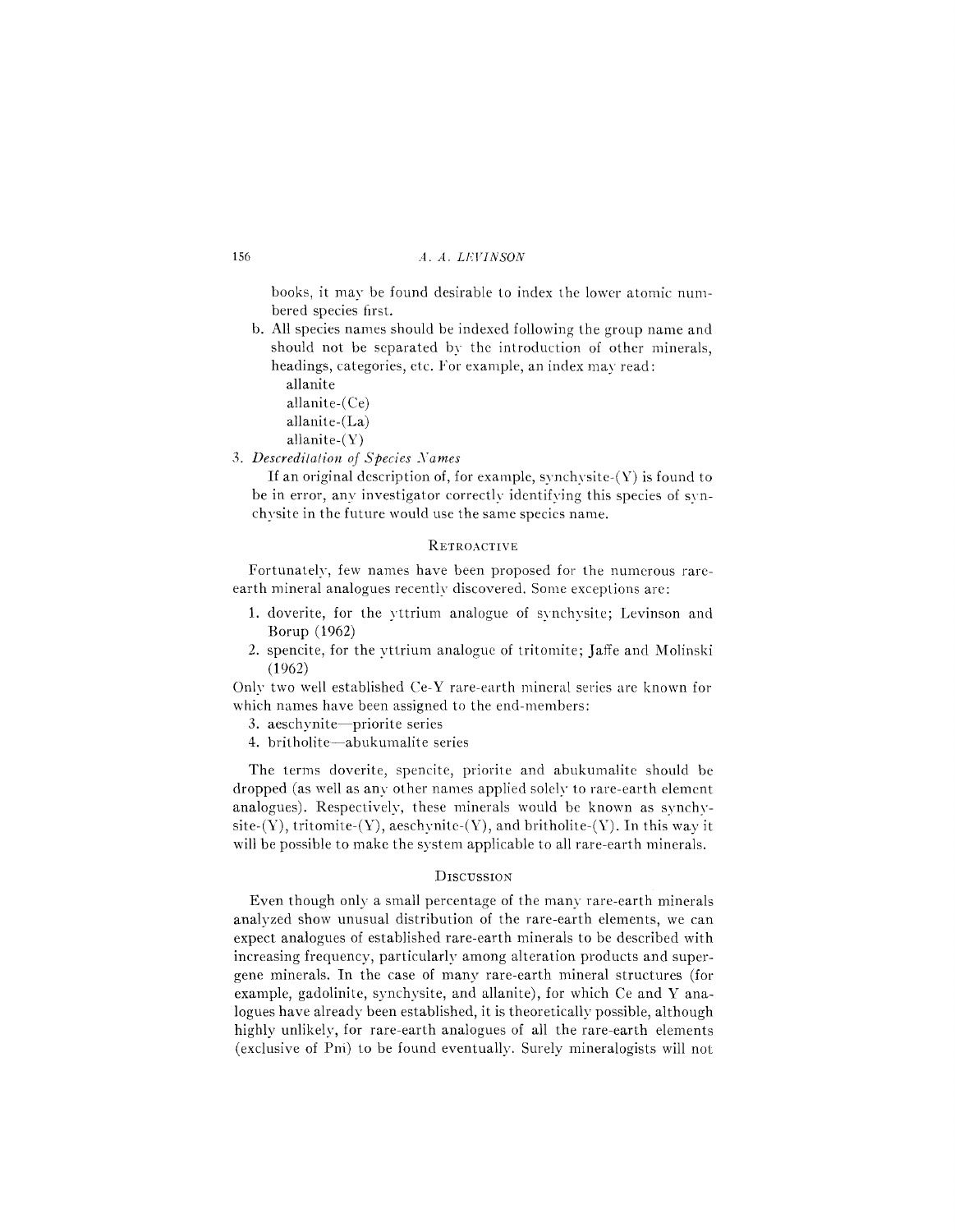accept or tolerate 15 names for the allanite structure based on variation in abundance of the rare-earth elements.

Although no direct precedent can be found for the above-proposed system, an analogy to the widely accepted systems of polytype notation used for micas and wurtzite may be noted. In the case of the mica polytypes, the notations  $1M$ ,  $2M_1$ ,  $2M_2$ ,  $3T$ , etc., are used to prevent a multitude of impractical names (Smith and Yoder, 1956). For the polytypes of ZnS, Frondel and Palache (1950) have used the notation wurtzite-2H, -4H, -6H, and -15R.

This system of nomenclature has been presented to the Commission on New Minerals and Mineral Names, of the International Mineralogical Association for their consideration. The Commission has approved this system of nomenclature, as well as the dropping of the names doverite, spencite, priorite and abukumalite. Votes were received from representatives of the following countries: Bulgaria, Canada, Czechoslovakia, Denmark, Egypt, Finland, France, Germany Great Britain, Japan, Norway, and the United States.

#### **ACKNOWLEDGEMENTS**

I am indebted to the following persons for discussions, suggestions and assistance in various ways: Dr. Michael Fleischer, Dr. W. R. Griffitts, Dr. M. H. Hey, Prof. E. Wm. Heinrich, Prof. Earl Ingerson, Prof. Duncan McConnell, Dr. R. A. Rowland, and Dr. E. R. Wright. This work originated during employment with The Dow Chemical Company, who has generously permitted me to publish this study.

#### **REFERENCES**

- BALASHOV, YU. A. AND N. V. TURANSKAYA (1960) Lanthanum maximum in the rare-earth elements in lamprophyllite. *Geokhimiya,* 1960, No.7. (Eng!. trans!. pp. 740-746).
- BOROVSKII, 1. B. AND V. 1. GERASIMOVSKU (1945) Rare earths in minerals. *Compt. Rend. Acad. Sci. URSS,* 49,353-356.
- HeTLER, J. !{. AND R. HALL (1960) Chemical characteristics of davidite. *l!con. Geol. 55,* 1541-1550.
- FRONDEL, C. AND C. PALACHE (1950) Three new polymorphs of zinc sulfide. *Am. Mineral.*  $35, 29 - 42.$
- GERASIMOVSKII, V. I. AND N. V. TURANSKAYA (1957) The high content of lanthanum and cerium in minerals of the agpaitic syenites of the Lovozero massif (Kola Peninsula). *Geokilimiya,* 1957, No.4. (Engl. trans!. pp. 393-396).
- HILDEBRAND, F. A., M. K. CARRON AND H. J. ROSE (1957) Re-examination of rhabdophane (scovillite) from Salisbury, Connecticut (abs.). *Bull. Geol. Soc. Am.* 68, 1744-1745.
- HUGO, P. J. (1961) The allanite deposits on Vrede, Gordonia district, Cape Province. *Rep. Suid-Aji'ika, f)ept. JIyn1C'ese, Geol. Opname, Bull.* 37, 1-65. *(Chem. Abs. 57,* 1881a, 1962).
- JAFFE, H. W. AND V. J. MOLINSKI (1962) Spencite, the yttrium analogue of tritomite from Sussex County, New Jersey. Am. Mineral. 47, 9-25.